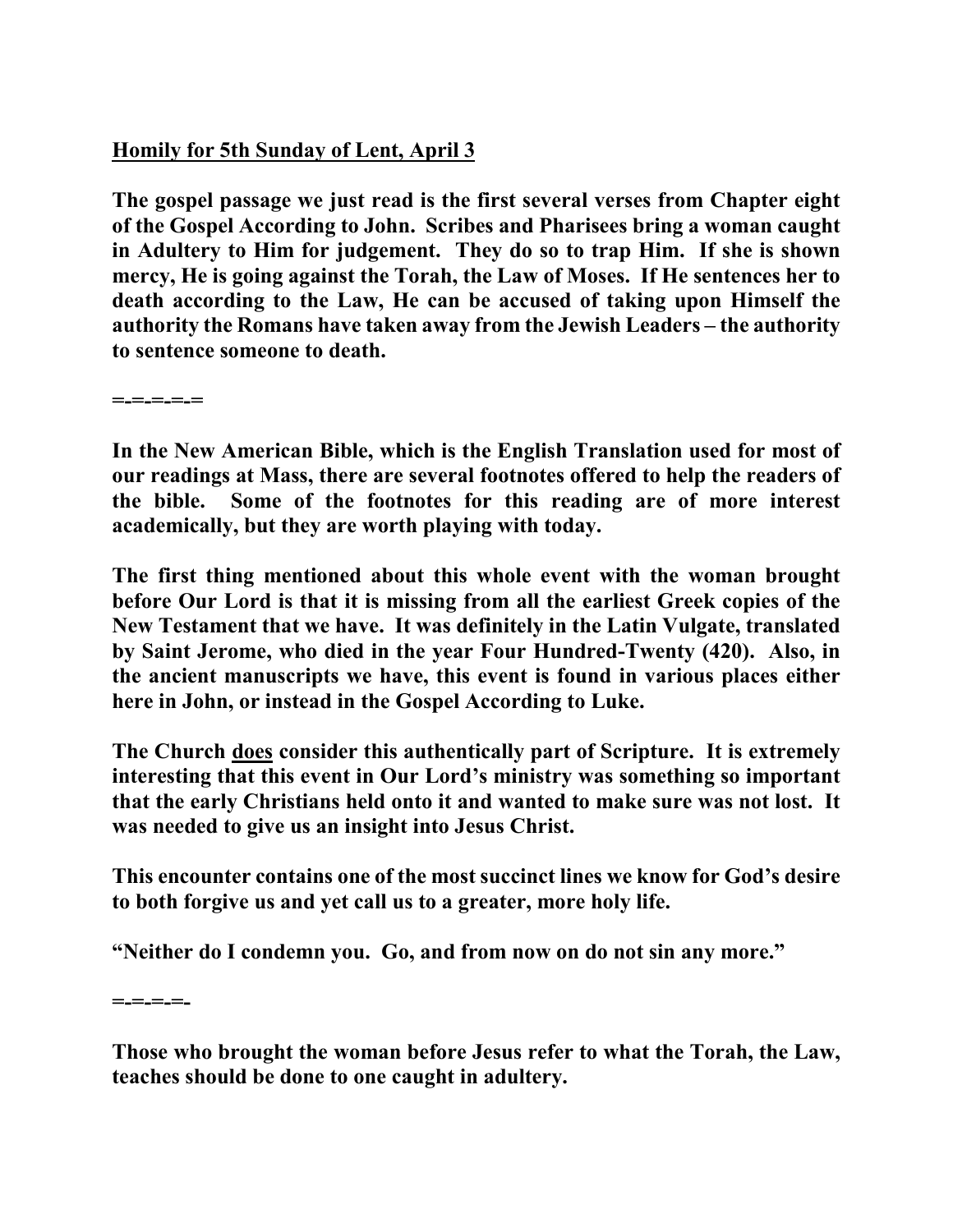**The footnotes mention a few passages. Fr. Paul Gallagher, a Franciscan, (OFM) expands on this by saying:** 

**"Adultery was an offense against the honor of a husband. A husband could accuse his wife, but a wife could not accuse her husband. But according to the book of Deuteronomy, both the man and woman should be punished…But generally, the woman bore the blame and punishment. According to the Hebrew law, she could be stoned to death if she were a woman who was betrothed (age 12-14), and strangled if she were a married woman."** 

**One of the questions that we find ourselves asking if she was caught in the act of adultery is: Where is the man?** 

**The Law required two witnesses, exclusive of the husband. And one of our footnotes reminds us that the first stones were to be thrown by the witnesses. So, they should be above reproach. Again, why did they not identify the man and have him here also? Was this perhaps set up by a jealous husband?** 

**=-=-=-=-=** 

**Into this, we are also told - twice - that Jesus bent down and wrote on the ground when asked to pronounce an opinion in this case. That has produced much speculation throughout the centuries. What did Jesus write?** 

**Here is a summary of some possibilities, from Father Raymond Brown's commentary on the Gospel according to Saint John.** 

**One - A tradition going back to the fifth century is that Jesus wrote the sins of the accusers. The rest of possibilities assume that is the accusers Jesus is passing judgement on.** 

**Two - In Roman legal practice the judge first wrote the sentence and then read it aloud. Thus, it may be that Jesus' first writing is the sentence He would deliver, then the second writing is what he would say in our final verse.** 

**Three – If Jesus is writing a judgement, there is a parallel with the handwriting on the wall in Daniel chapter five.** 

**Four – Jesus is acting out a verse in Jeremiah Chapter Seventeen (17:13), ""Those who turn away from thee shall be written in the earth, for they have forsaken the LORD, the fountain of living water."**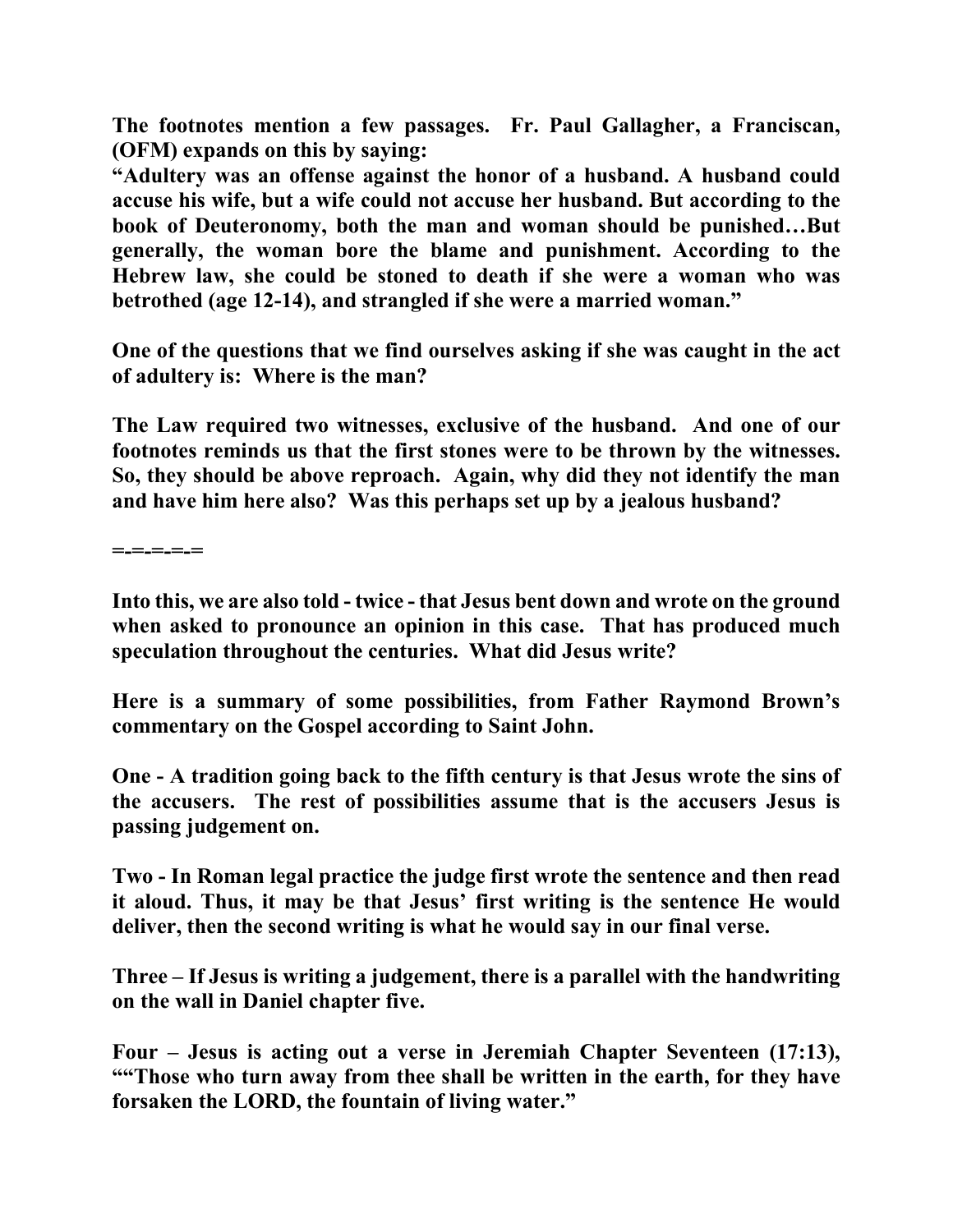**Five – Jesus wrote the words from Exodus (23:1), "You shall not join hands with a wicked man (to be a malicious witness)."** 

**Six – Jesus was simply tracing lines on the ground while he was thinking, or wished to show imperturbability, or to contain His feelings of disgust for the violent zeal shown by the accusers.** 

**=-=-=-=-=** 

**To quote Fr. Brown further, regarding our Lord's words:** 

**"Let the one among you who is without sin be the first to throw a stone at her."** 

*"…Jesus is not saying that every magistrate must be sinless to judge others, a principal that would nullify the office of judge. He is dealing here with zealots who have taken upon themselves the indignant enforcement of the Law and he has every right to demand that their case be thoroughly lawful and their motives be honest. He recognizes that, although they are zealous for the word of the Law, they are not interested in the purpose of the Law, for the spiritual state of the woman is not even in question, or whether or not she is penitent.* 

*"Moreover, Jesus knows that they are using her as a pawn to entrap him. Even further…the husband of the woman may have cynically arranged to have her caught by carefully prearranging that there be witnesses to her sin, instead of seeking to win back her love. The base motives of the judges, the husband, and the witnesses are not according to the Law, and Jesus had every right to challenge their attempt to secure the woman's conviction."* 

**=-=-=-=-=** 

**This is not just a story where Christ cleverly gets out of another test and trap by the authorities. This is Our Lord being less concerned with the those seeking to destroy Him than with the person in front of Him who needs His healing. We need His healing.** 

**Jesus is the gospel – the Good News. He is ever new. In Him we can be given eyes to see the God who is ever offering forgiveness and life to those in both the**